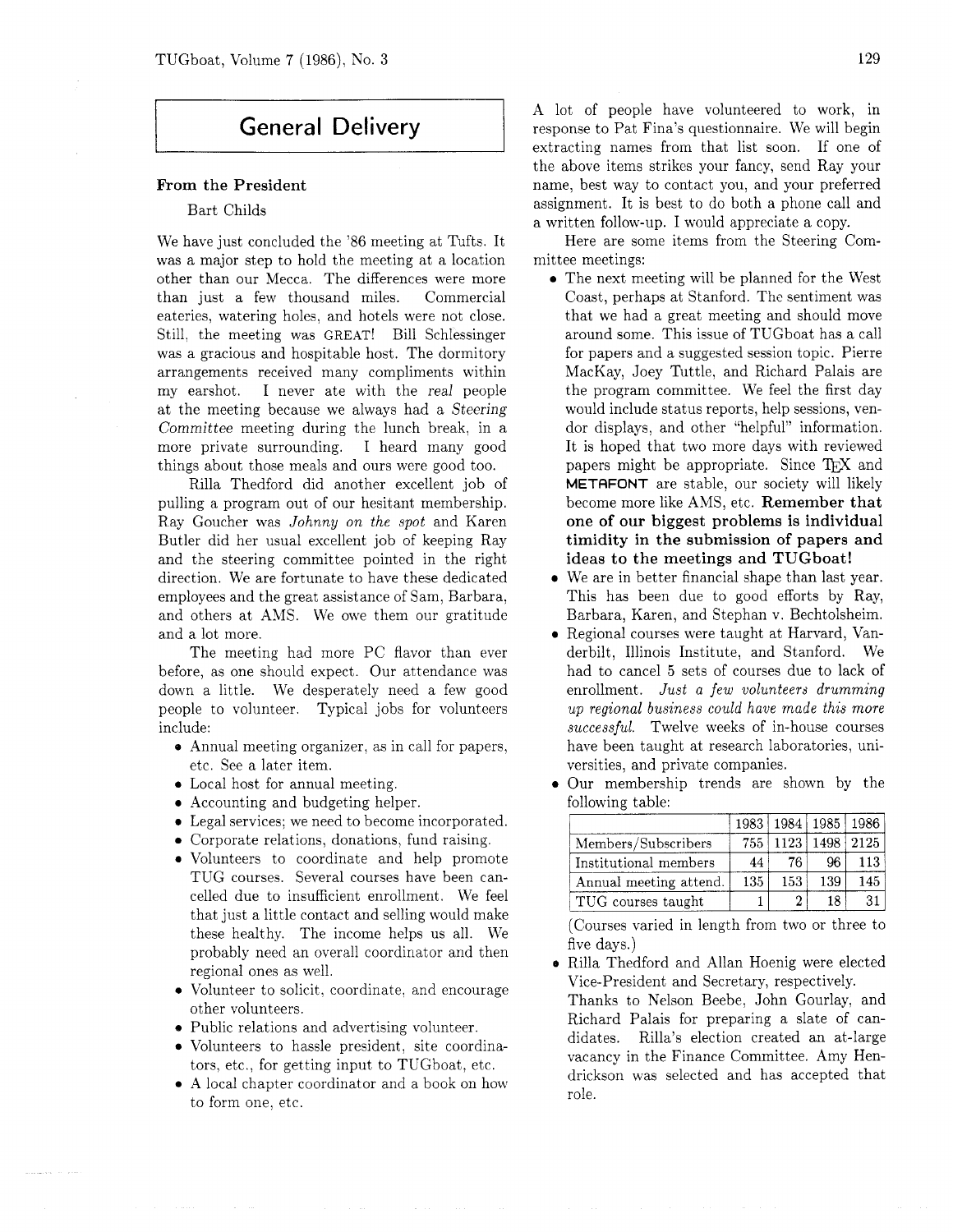- **0** Ray Goucher will increase his contact with site coordinators to be more aggressive in pursuing potential TUGgers.
- **0** We wish to acknowledge the following contributions to our society: Donald Knuth \$6,441 from his royalties for The T<sub>F</sub>Xbook and The METAFONTbook; Kellerman and Smith for contributing \$905.16 for the first Donald Knuth scholarship; and Textset \$1.000.
- Approval was given to hire a technical assistant for the TUG office. See the last page of this issue for a description of the qualifications for this position.

## Donald E. Knuth Scholarship

The first Donald E. Knuth Scholarship was awarded this year to Jackie Damrau, an Editorial Assistant in the Department of Mathematics and Statistics at the University of Kew Mexico. The award included all expenses associated with attendance at the annual TUG meeting at Tufts, and at the two-day course on output routines which followed the meeting. Jackie is especially interested in uses of and extensions to IATFX, and at the meeting volunteered to edit a TUGboat column on IATFX. She has communicated to us the following news in connection with the scholarship award:

"On a personal note, the Donald E. Knuth Scholarship enabled me to obtain a promotion. When I came to work on Monday, July 28, I was informed that my promotion was put through because of the accomplishment of proving that my work is invaluable to the department. I thank everyone for the honor of winning the scholarship."

Congratulations to Jackie on her accomplishments.

The Scholarship was funded by a grant from Kellerman & Smith of Portland, Oregon. TUG'S thanks go to  $K&S$  for their generosity, and also to this year's Scholarship Committee: Maria Perkins of Vanderbilt University (chair), Carl Smith of the University of Maryland, and Linda Woessner of the NASA Langley Research Center.

One or more Knuth Scholarships will be awarded next year. Although next year's committee has not yet been named, nor have deadline dates been set, it is not too early for prospective applicants to begin designing their submissions.

The intent of the Knuth Scholarship is to encourage the increase of knowledge about TFX and to sharpen the TFX skills of non-technical users. The competition will be open to all 1987 TUG members holding support positions that are secretarial, clerical or editorial in nature. As this year, the award will consist of an all-expense-paid trip to TUG'S 1987 Annual Meeting and the two-day course offered in conjunction with the meeting.

Submissions should include two applications of  $Tr X: a Tr X'ed resume, and the input and final$ TFX output of a project that displays originality, knowledge of TEX, and good TEXnique. The project may make use of a macro package, either a public one such as IAT<sub>E</sub>X or one that has been developed locally; such a macro package should be identified clearly. Such features as sophisticated use of math mode, of macros that require more than "filling in the blanks", or creation and use of new macros will be taken as illustrations of the applicant's knowledge.

Further requirements, dates, and the subject of next year's short course will be published in the next issue of TUGboat.

Barbara Beeton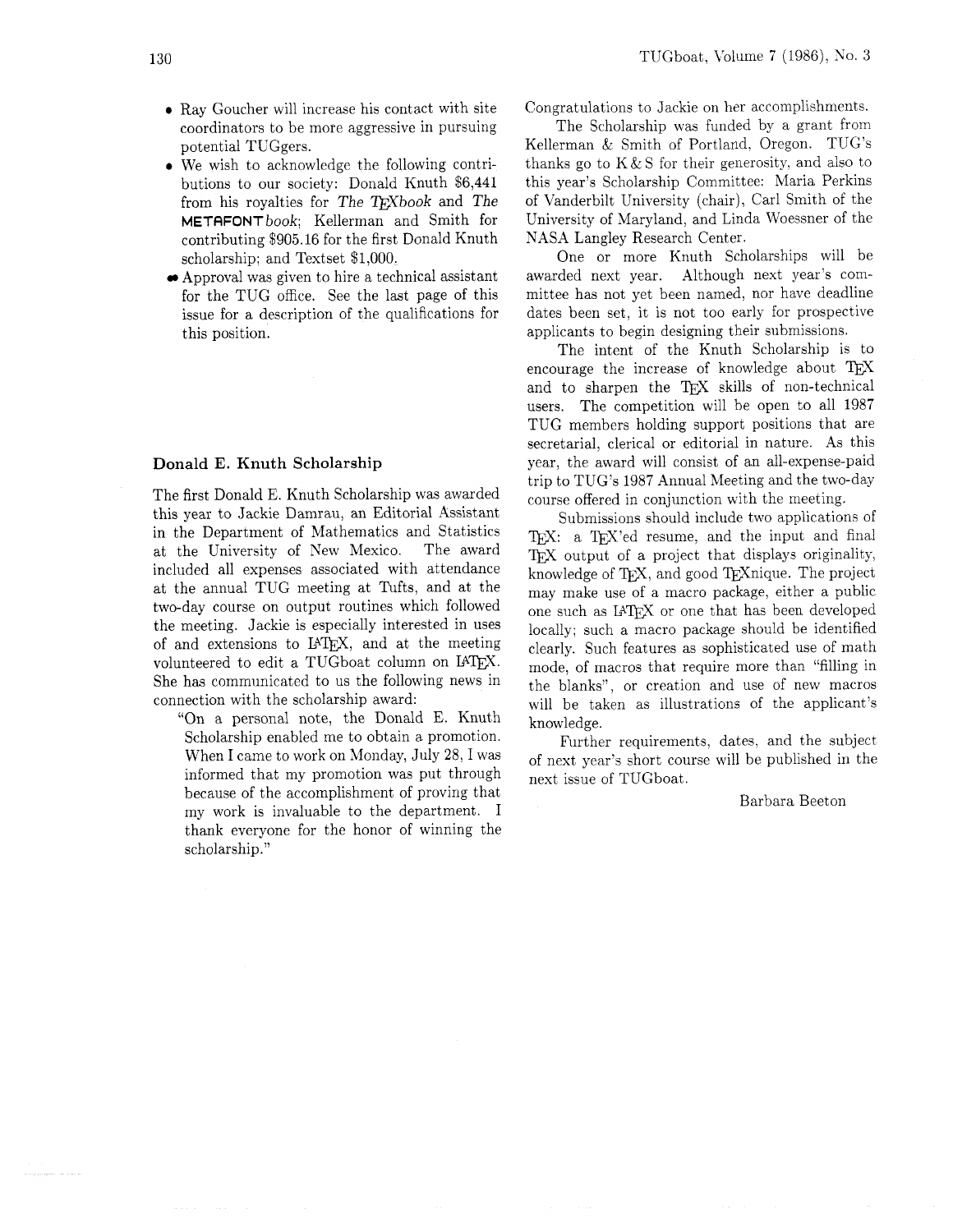## **1987 Annual Meeting, Call for Papers:**  TEX **for the Humanities**

Pierre MacKay University of Washington

Editor's note: The Steering Committee at the last TUG meeting charged the Program Committee for the 1987 Annual Meeting to select and arrange a core program with a coherent theme; the papers presented within this framework are to be refereed and published in a volume of proceedings. The topic chosen, TEX for the Humanities, is expected to attract a different spectrum of users than have attended TUG meetings in the past; the invitation below will be extended to members of various organizations in the humanities as well as to present TUG members. In addition to the thematic program, the overall program will continue to include sessions on issues of implementation, hardware and software support, question and answer sessions, and other topics of general and technical interest.

Now that Donald Knuth's T<sub>EX</sub> typesetting system has become available on personal desktop computers such as the IBM PC and the Macintosh, the TEX user comunity is fast growing beyond its original nucleus of technically oriented users. Humanists in particular are coming to understand how TFX will provide a means of quality publication free from the constraints that have limited our use of foreign language texts and non-Latin character sets. The **METAFONT** program (part of the overall TFX system) is already available on a wide variety of computer systems and will soon reach the same personal desktop machines as now run the TFX program. Using METAFONT, we shall be able to supply text fonts in languages which have long been excluded from North American scholarly publication, and have become rarer even in European scholarly publication.

In recognition of this development, the TFX Users Group (TUG) is issuing a call for papers to be presented at the TUG general meeting on the West Coast, on a date during the last half of July or the first week of August. Depending on the response to this call, we shall organize an afternoon, a full day, or a full program of papers with the general theme  $T_F X$  for the Humanities.

We urge that you give this meeting your special consideration. The TUG meetings are attended by a large group of commercial vendors who offer typesetting and proof-copy machines, font support, programming support, and book quality typesetting services. The best way to persuade these vendors to take an interest in the needs of the Humanities is to attend this meeting and make our presence felt.

Contributions will be judged for selection by the Program Committee and should show evidence of a good basic knowledge of the workings of TEX or METAFONT or both. The committee is equally interested in projects which have already achieved some measure of success and in designs for new projects. Papers selected by the committee will be eligible for publication in the Proceedings of this meeting, in a format to be announced at a later date.

The following deadlines will apply:

| Title and short abstract October 31, 1986 |                                            |  |
|-------------------------------------------|--------------------------------------------|--|
| First selection                           | November 30, 1986                          |  |
| Long abstract                             | January 31, 1987                           |  |
| Firm selection                            | February 28, 1987                          |  |
| T <sub>F</sub> X copy for preprint        | April 15, 1987                             |  |
| Final copy in machine readable form       |                                            |  |
|                                           | (not camera ready) Last day of TUG meeting |  |

Contributions should be submitted to a member of the Program Committee:

Pierre MacKay, University of Washington Richard Palais, Brandeis University Joey Tuttle, I. P. Sharp Associates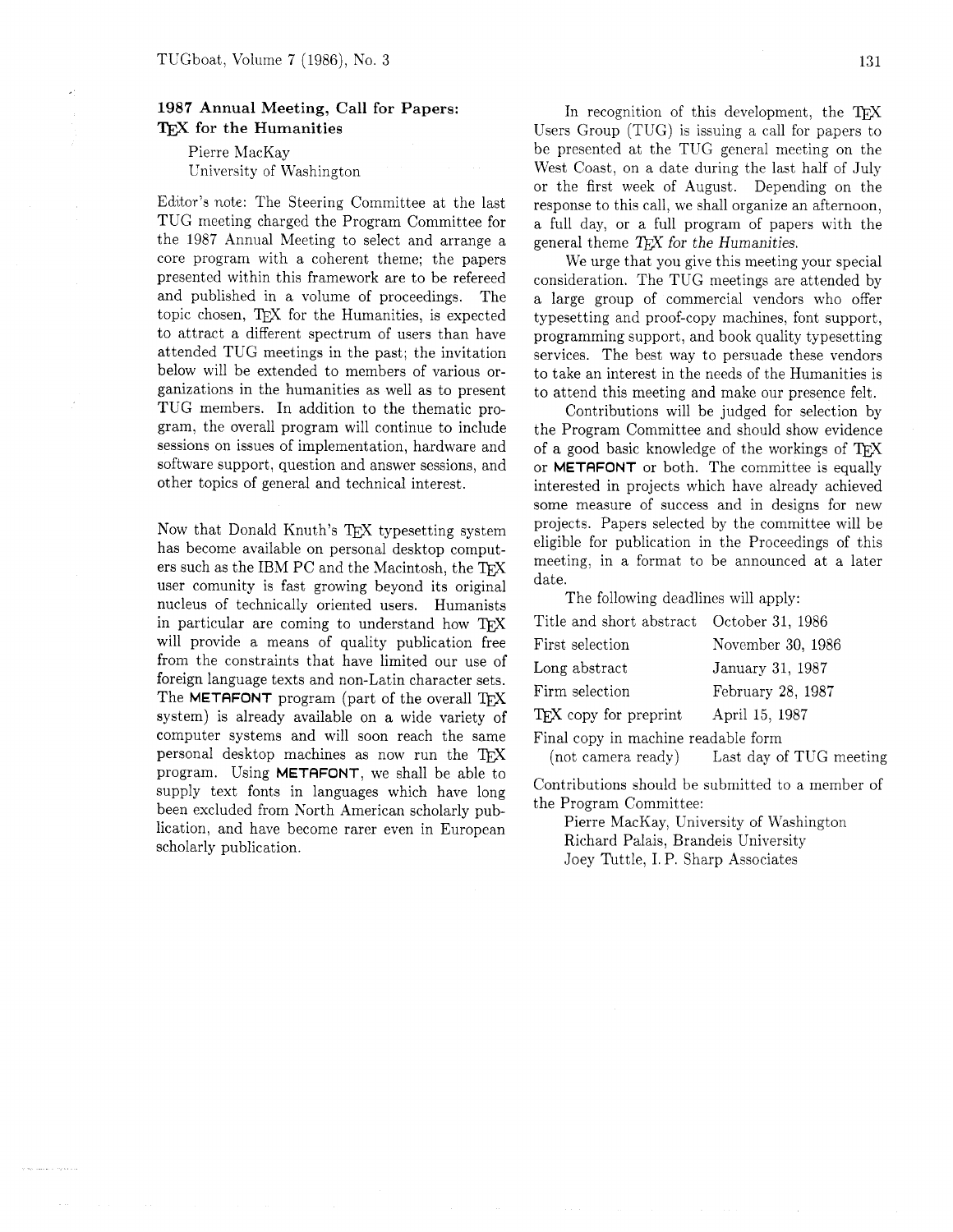## **Report from ANSI X3V1**

Lawrence A. Beck Grumman Data Systems

ANSI X3V1 has been very busy since the last TUG meeting. As a result of our labors, the Standard Generalized Markup Language (SGML) has become an official International Standard (its official designation is IS0 8879) and the national ANSI adoption procedures are well underway. In addition, SGML has been provisionally adopted by the U.S. Department of Defense as the markup standard for all text used in interchange. The first instance of DoD citing this standard is in the Proposed Military Standard for Automated Interchange of Technical Information issued by the U.S. Air Force Logistics Command in conjunction with the CALS (Computer Aided Logistics System) Project.

DoD adoption of SGML means that the use of SGML will be a requirement in any DoD procurement (and eventually in all U.S. Government procurements) that involves interchange of text.

Since SGML is not a formatting language, this doesn't pose a problem for TUG. In fact, there are efforts already in progress to build SGML front doesn't pose a problem for TUG. In fact, there in this are<br>are efforts already in progress to build SGML front From<br>end parsing systems that interface SGML to T<sub>E</sub>X. this area<br>The first parson of this tune bas been built b The first parser of this type has been built by Mr. Craig Smith of the Hahn-Meitner Institute (DM) in West Berlin. Dr. Alan Spragens of SLAC is also considering a project along the same lines; Alan has been invited to attend ANSI and IS0 meetings and he may do so.

Copies of the SGML Standard can be obtained from

American National Standards Institute

1430 Broadway

New York City, NY 10018

Request IS0 8879 SGML. I believe that ANSI charges for these copies as it is a copyrighted document (IS0 holds the copyright).

In addition, there are other projects underway which might be of interest to TUG, specifically, a project on Text Composition. This is a twopart project, the first covering Text Composition Semantics and Syntax and the second part being a standard for a Text Presentation Metafile.

The text presentation metafile may be of interest and/or concern to TUG as this is akin to the **DVI** file. Two of the main participants in this effort are Adobe (who market PostScript) and Xerox (who are attempting to market Interpress). I believe that the subgroup would welcome input from TUG. As Grumman does not have an interest in the development of this standard, I don't keep a hand in the work of this group. However, if TUG has a position that relates to it, I will be happy to relay it.

If anyone would like further information on these, or on other ANSI and IS0 projects, they can contact me at my office. My phone number is 516-682-8478.

#### **Towards a** TEX **Philology Group**

Reinhard Wonneberger

These last times, there has been an increasing number of communications concerning the use of foreign and even exotic languages under T<sub>F</sub>X and its derivatives. While some of these efforts are backed up by larger institutions, others are more or less private. So there seems to be a growing amount of interest in exchanging information and cooperation in this area.

From a  $T_F X$  point of view, levels of effort in this area quite naturally fall into the following categories:

- *x* just using what is available
- **rn** design of foreign character sets
- **reduce** matrix is matrix when **reduce** measurements in the matrix of  $\mathbb{R}$  as it is
- **r** modifications to T<sub>E</sub>X

From a problem point of view, the following topics seem to be of special interest:

- **rn** accenting
- **random** and alternatives like characters differing in width
- **r** producing right-to-left text like a phone book in Arabic
- quoting right-to-left text like Hebrew in a Latin environment

**rn** handling symbol scripts like Chinese

These languages, among others. are involved:

- **rn** Arabic
- **rn** Devenagari
- **rn** Greek
- **rn** Hebrew
- **rn** Russian
- **rn** Polish

To get started, we had an informal session at the Strasbourg TEX conference of June 19-21, which was mostly concerned with the question of how such a group could be organized. We compiled an ad-hoc